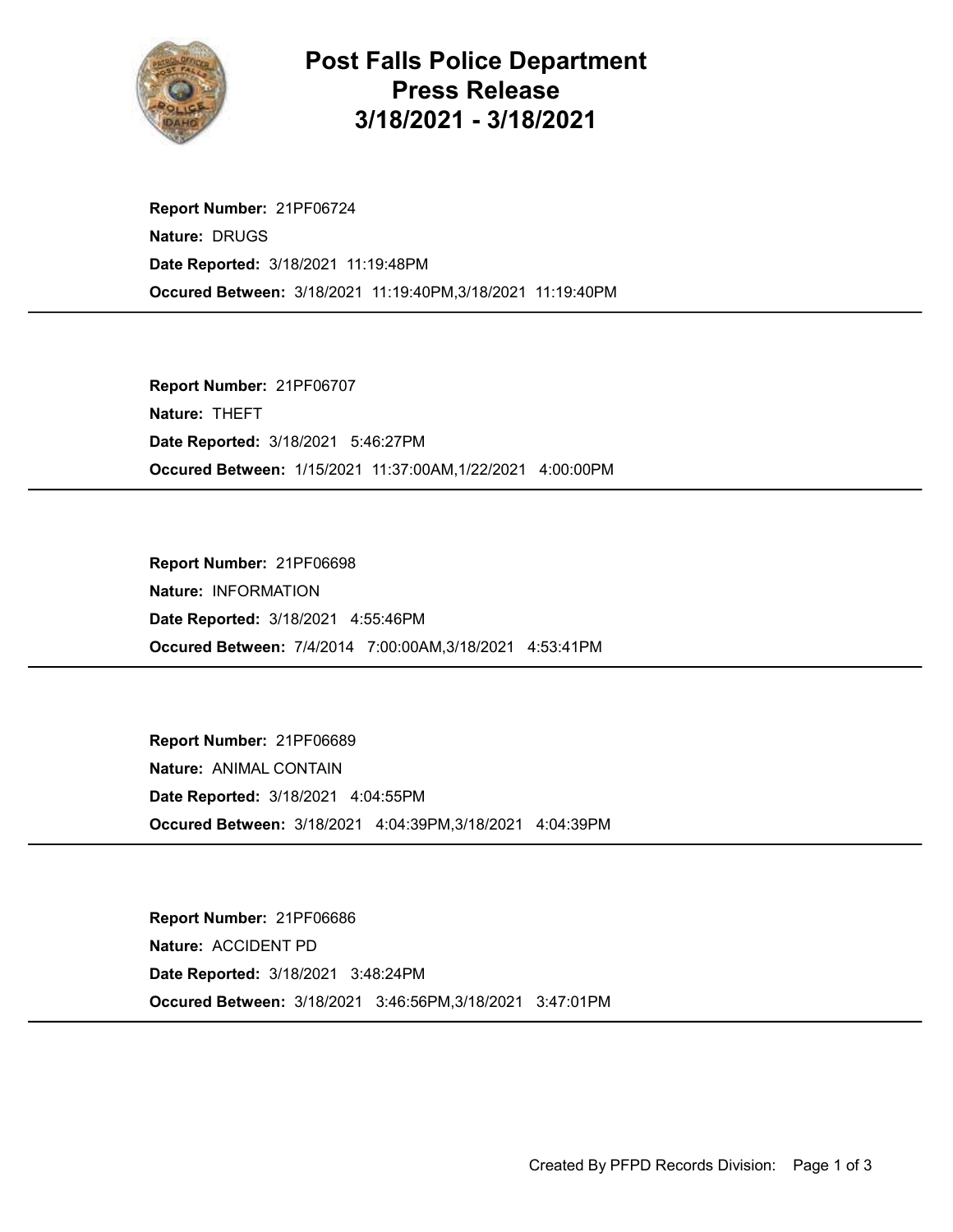Occured Between: 3/18/2021 3:43:12PM,3/18/2021 3:43:17PM Report Number: 21PF06684 Nature: BATTERY Date Reported: 3/18/2021 3:45:28PM

Occured Between: 3/18/2021 1:37:29PM,3/18/2021 1:37:33PM Report Number: 21PF06669 Nature: ACCIDENT PD Date Reported: 3/18/2021 1:38:48PM

Occured Between: 2/1/2021 12:00:00AM,3/18/2021 12:10:23PM Report Number: 21PF06658 Nature: MAL INJURY Date Reported: 3/18/2021 12:12:09PM

Occured Between: 3/18/2021 10:46:45AM,3/18/2021 10:46:45AM Report Number: 21PF06646 Nature: WELFARE CHECK Date Reported: 3/18/2021 10:50:01AM

Occured Between: 3/18/2021 9:00:22AM,3/18/2021 9:00:24AM Report Number: 21PF06633 Nature: ACCIDENT PD Date Reported: 3/18/2021 9:02:18AM

Occured Between: 3/18/2021 7:44:22AM,3/18/2021 7:44:22AM Report Number: 21PF06622 Nature: ACCIDENT H&R Date Reported: 3/18/2021 7:46:49AM